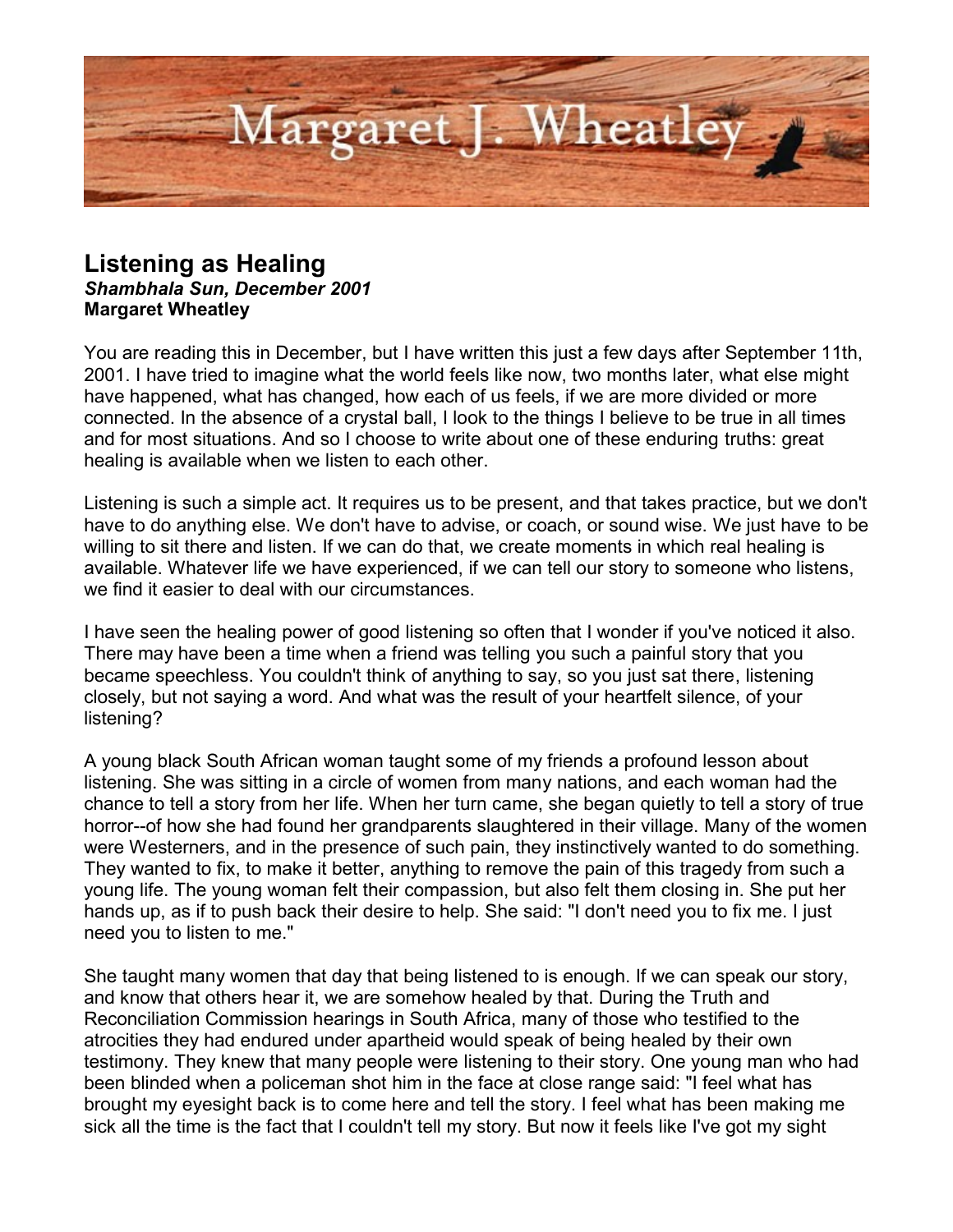back by coming here and telling you the story."

Why is being heard so healing? I don't know the full answer to that question, but I do know it has something to do with the fact that listening creates relationship. We know from science that nothing in the universe exists as an isolated or independent entity. Everything takes form from relationships, be it subatomic particles sharing energy or ecosystems sharing food. In the web of life, nothing living lives alone.

Our natural state is to be together. Though we keep moving away from each other, we haven't lost the need to be in relationship. Everybody has a story, and everybody wants to tell their story in order to connect. If no one listens, we tell it to ourselves and then we go mad. In the English language, the word for "health" comes from the same root as the word for "whole". We can't be healthy if we're not in relationship. And "whole" is from the same root word as "holy."

Listening moves us closer, it helps us become more whole, more healthy, more holy. Not listening creates fragmentation, and fragmentation is the root of all suffering. Archbishop Desmond Tutu describes this era as a time of "radical brokenness" in all our relationships. Anywhere we look in the global family we see disconnection and fear of one another. As one example, how many teen-agers today, in many lands, state that no one listens to them? They feel ignored and discounted, and in pain they turn to each other to create their own subcultures. I've heard two great teachers, Malidoma SomŽ from Burkino Fasso in West Africa, and Parker Palmer from the United States, both make this comment: "You can tell a culture is in trouble when its elders walk across the street to avoid meeting its youth." It is impossible to create a healthy culture if we refuse to meet, and if we refuse to listen. But if we meet, and when we listen, we reweave the world into wholeness. And holiness.

This is an increasingly noisy era-people shout at each other in print, at work, on TV. I believe the volume is directly related to our need to be listened to. In public places, in the media, we reward the loudest and most outrageous. People are literally clamoring for attention, and they'll do whatever it takes to be noticed. Things will only get louder until we figure out how to sit down and listen. Most of us would welcome things quieting down. We can do our part to begin lowering the volume by our own willingness to listen.

A school teacher told me how one day a sixteen year old became disruptive-shouting angrily, threatening her verbally. She could have called the authorities-there were laws to protect her from such abuse. Instead, she sat down, and asked the student to talk to her. It took some time for him to quiet down, as he was very agitated and kept pacing the room. But finally he walked over to her and began talking about his life. She just listened. No one had listened to him in a long time. Her attentive silence gave him space to see himself, to hear himself. She didn't offer advice. She couldn't figure out his life, and she didn't have to. He could do it himself once she had listened.

I love the biblical passage: "Whenever two or more are gathered, I am there." It describes for me the holiness of moments of real listening. The health, wholeness, holiness of a new relationship forming. I have a T-shirt from one conference that reads: "You can't hate someone whose story you know." You don't have to like the story, or even the person telling you their story. But listening creates a relationship. We move closer to one another.